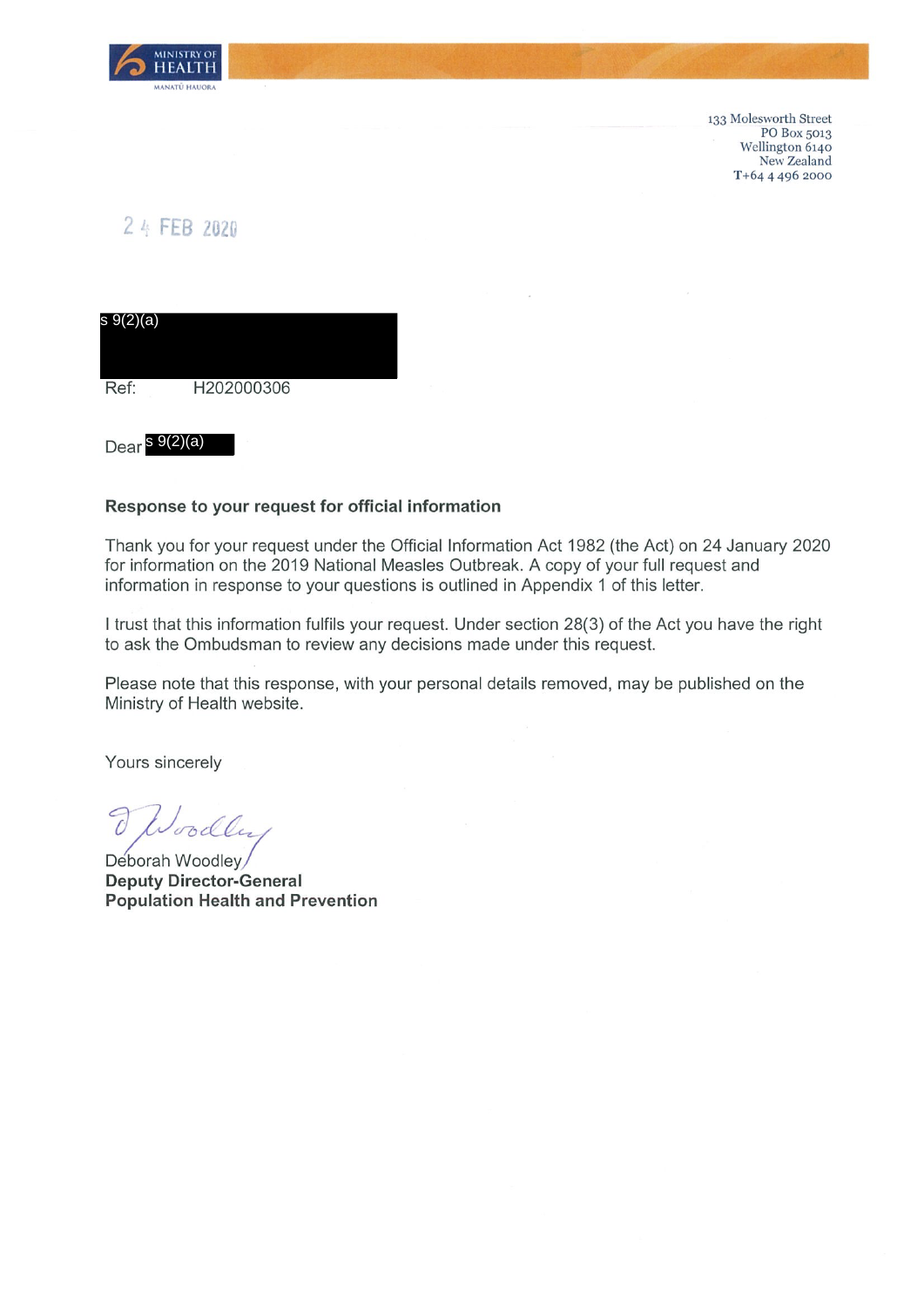## **Appendix 1**

| #              | <b>Requested info</b>                                                                       | <b>Response</b>                                                                                                                                                                                                                                                                                                                                                                                                                                                                                                                                   |                        |                     |
|----------------|---------------------------------------------------------------------------------------------|---------------------------------------------------------------------------------------------------------------------------------------------------------------------------------------------------------------------------------------------------------------------------------------------------------------------------------------------------------------------------------------------------------------------------------------------------------------------------------------------------------------------------------------------------|------------------------|---------------------|
| 1              | How many people were<br>vaccinated for measles since the<br>outbreak?                       | We cannot state the number of people vaccinated since<br>the outbreak, however a total of 222,195 people received<br>the MMR <sup>1</sup> vaccine in 2019 as compared to 129,858<br>people vaccinated in 2018.                                                                                                                                                                                                                                                                                                                                    |                        |                     |
| $\overline{2}$ | What group saw lowest<br>vaccination (age, race, gender,<br>location)                       | Please refer to Table 1 below for this information.<br>Table 1. Summary of MMR vaccinations during 2019<br>(1 January 2019 to 31 December 2019)                                                                                                                                                                                                                                                                                                                                                                                                   |                        |                     |
| 3              | What group saw highest<br>vaccinations (age, race, gender,                                  |                                                                                                                                                                                                                                                                                                                                                                                                                                                                                                                                                   | <b>Highest</b>         | <b>Lowest</b>       |
|                | location)?                                                                                  |                                                                                                                                                                                                                                                                                                                                                                                                                                                                                                                                                   | $0$ to $4$             | $85+$               |
|                |                                                                                             | Age group                                                                                                                                                                                                                                                                                                                                                                                                                                                                                                                                         | 144,728<br>individuals | 12 individuals      |
|                |                                                                                             | <b>Ethnicity</b>                                                                                                                                                                                                                                                                                                                                                                                                                                                                                                                                  | European               | Other <sup>2</sup>  |
|                |                                                                                             |                                                                                                                                                                                                                                                                                                                                                                                                                                                                                                                                                   | 99,014 individuals     | 5,808 individuals   |
|                |                                                                                             | Gender                                                                                                                                                                                                                                                                                                                                                                                                                                                                                                                                            | Female                 | Male                |
|                |                                                                                             |                                                                                                                                                                                                                                                                                                                                                                                                                                                                                                                                                   | 115,574<br>individuals | 106,621 individuals |
|                |                                                                                             | <b>District</b><br>health                                                                                                                                                                                                                                                                                                                                                                                                                                                                                                                         | Counties<br>Manukau    | <b>West Coast</b>   |
|                |                                                                                             | board<br>(DHB)                                                                                                                                                                                                                                                                                                                                                                                                                                                                                                                                    | 41,732 individuals     | 776 individuals     |
| 4              | What control methods were used<br>and how were different areas<br>treated from one another? | The 2019 measles outbreak is the largest in New<br>Zealand since 1997 <sup>3</sup> . From 1 January 2019 to 7<br>February 2020, there have been 2,195 confirmed cases<br>of measles notified nationally. Most of these cases have<br>been in the Auckland region.<br>In response to the outbreak, the Ministry activated the<br>National Health Coordination Centre (NHCC) to manage<br>the national response to the outbreak.<br>The DHBs with active measles cases have put in place<br>several strategies to control the spread of measles and |                        |                     |

 $\overline{a}$ 

<sup>&</sup>lt;sup>1</sup> Measles, mumps and rubella vaccine<br><sup>2</sup> Included individuals from Southern America, the Middle East and Africa

<sup>3</sup> 2,169 confirmed cases in 1997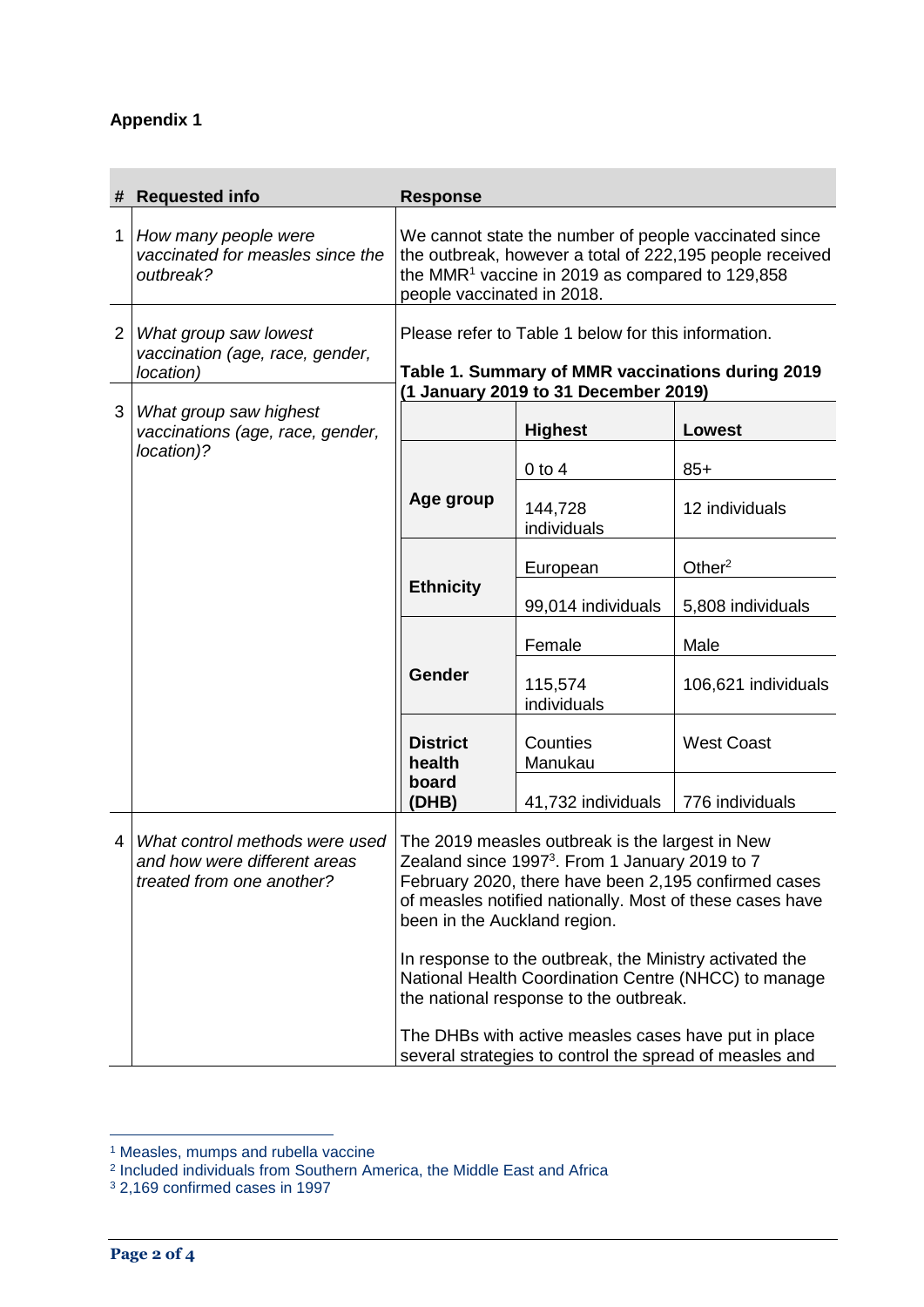| # | <b>Requested info</b>                                                                                                                                  | <b>Response</b>                                                                                                                                                                                                                                                                                                                                                                                                                                                                                                                                                |
|---|--------------------------------------------------------------------------------------------------------------------------------------------------------|----------------------------------------------------------------------------------------------------------------------------------------------------------------------------------------------------------------------------------------------------------------------------------------------------------------------------------------------------------------------------------------------------------------------------------------------------------------------------------------------------------------------------------------------------------------|
|   |                                                                                                                                                        | to increase the population's immunity against the<br>disease.                                                                                                                                                                                                                                                                                                                                                                                                                                                                                                  |
|   |                                                                                                                                                        | As an example, to increase the local population's<br>immunity against measles, the three DHBs in the<br>Auckland region have:                                                                                                                                                                                                                                                                                                                                                                                                                                  |
|   |                                                                                                                                                        | lowered the age of the first MMR vaccine from<br>age 15 months to 12 months;<br>conducted active recall of children who have not<br>been vaccinated;<br>increased use of opportunistic vaccination;<br>$\bullet$<br>held outreach services and drop-in clinics in a<br>range of location and times inkling in schools,<br>shopping centres and Super Clinics.                                                                                                                                                                                                  |
|   |                                                                                                                                                        | For more information about these intervention strategies,<br>you may wish to visit the Counties Manukau Health page<br>at the following address:<br>https://countiesmanukau.health.nz/for-patients-and-<br>visitors/measles/.                                                                                                                                                                                                                                                                                                                                  |
|   |                                                                                                                                                        | Additionally, the Communicable Disease Control Manual<br>provides national protocols that describe the standard<br>practice public health services would normally follow in<br>the prevention and control of notifiable communicable<br>diseases. A copy of this document is available on the<br>Ministry website at the following address:<br>https://health.govt.nz/our-work/diseases-and-<br>conditions/communicable-disease-control-manual.                                                                                                                |
|   |                                                                                                                                                        | The last confirmed case of measles was reported on 7<br>February 2020. The Ministry provides regular updates on<br>the outbreak on its website: https://health.govt.nz/your-<br>health/conditions-and-treatments/diseases-and-<br>illnesses/measles/2019-20-measles-outbreak-<br>information.                                                                                                                                                                                                                                                                  |
| 5 | What was the most effective tool<br>or reason for the heavy reduction<br>in measles cases? Why did<br>measles cases drop so<br>drastically, so quickly | The significant reduction in confirmed measles cases<br>can be attributed to:<br>an increased uptake of measles vaccinations<br>$\bullet$<br>due to the public becoming more aware of the<br>illness;<br>the continuation of the National Childhood<br>Immunisation schedule; and<br>public health measles containment strategies<br>$\bullet$<br>implemented by the DHBs with active measles<br>cases including, but not limited to, isolation of<br>confirmed cases, active contact tracing, and<br>appropriate prophylactic treatment of close<br>contacts. |